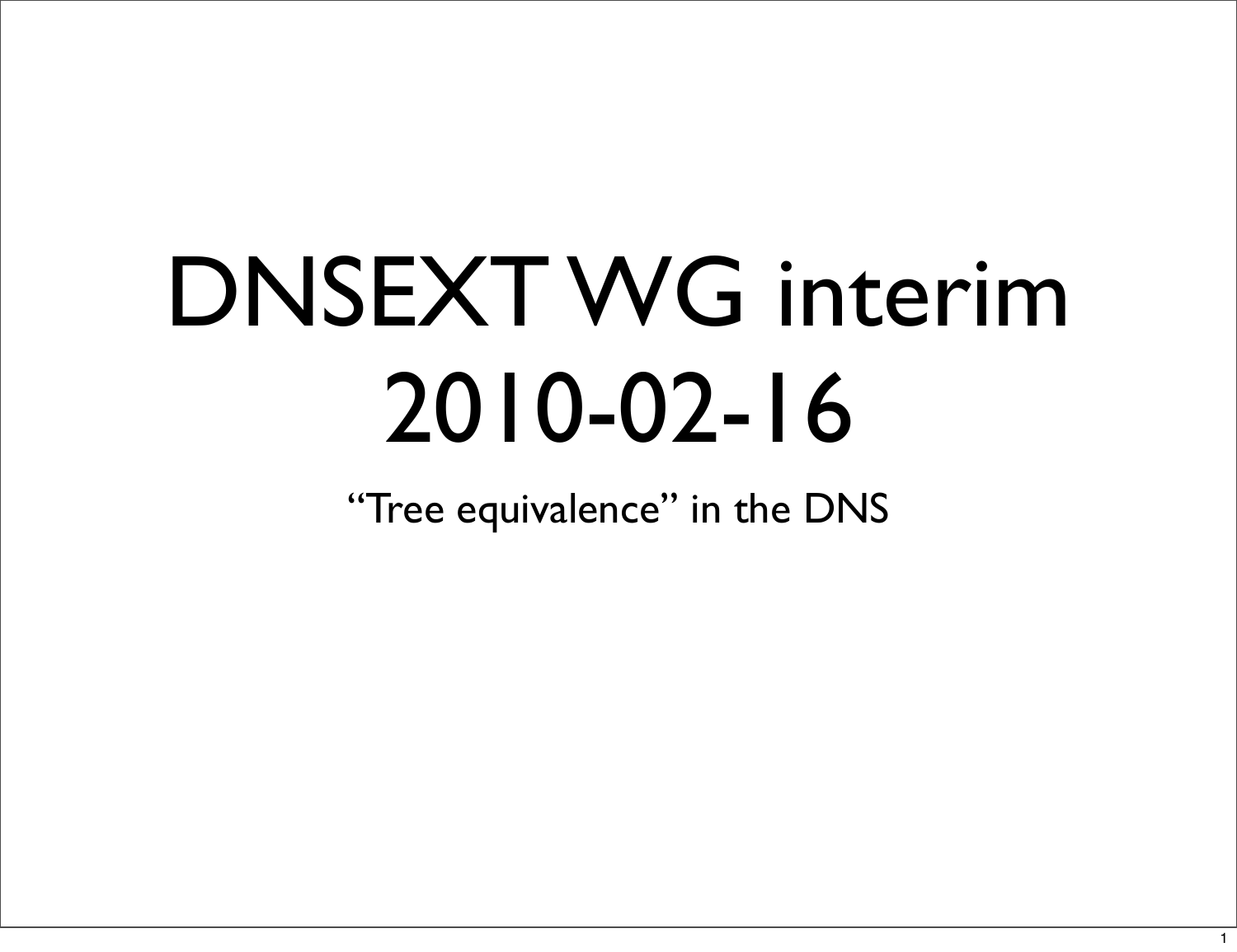### Note Well

Any submission to the IETF intended by the Contributor for publication as all or part of an IETF Internet-Draft or RFC and any statement made within the context of an IETF activity is considered an "IETF Contribution". Such statements include oral statements in IETF sessions, as well as written and electronic communications made at any time or place, which are addressed to:

- The IETF plenary session
- The IESG, or any member thereof on behalf of the IESG
- Any IETF mailing list, including the IETF list itself, any working group or design team list, or any other list functioning under IETF auspices
- Any IETF working group or portion thereof
- The IAB or any member thereof on behalf of the IAB
- The RFC Editor or the Internet-Drafts function

All IETF Contributions are subject to the rules of [RFC 5378](http://www.ietf.org/rfc/rfc5378.txt) and [RFC 3979](http://www.ietf.org/rfc/rfc3979.txt) (updated by [RFC](http://www.ietf.org/rfc/rfc4879.txt) [4879\)](http://www.ietf.org/rfc/rfc4879.txt).

Statements made outside of an IETF session, mailing list or other function, that are clearly not intended to be input to an IETF activity, group or function, are not IETF Contributions in the context of this notice.

Please consult RFC [5378](http://www.ietf.org/rfc/rfc5378.txt) and [RFC 3979](http://www.ietf.org/rfc/rfc3979.txt) for details.

A participant in any IETF activity is deemed to accept all IETF rules of process, as documented in Best Current Practices RFCs and IESG Statements.

A participant in any IETF activity acknowledges that written, audio and video records of meetings may be made and may be available to the public.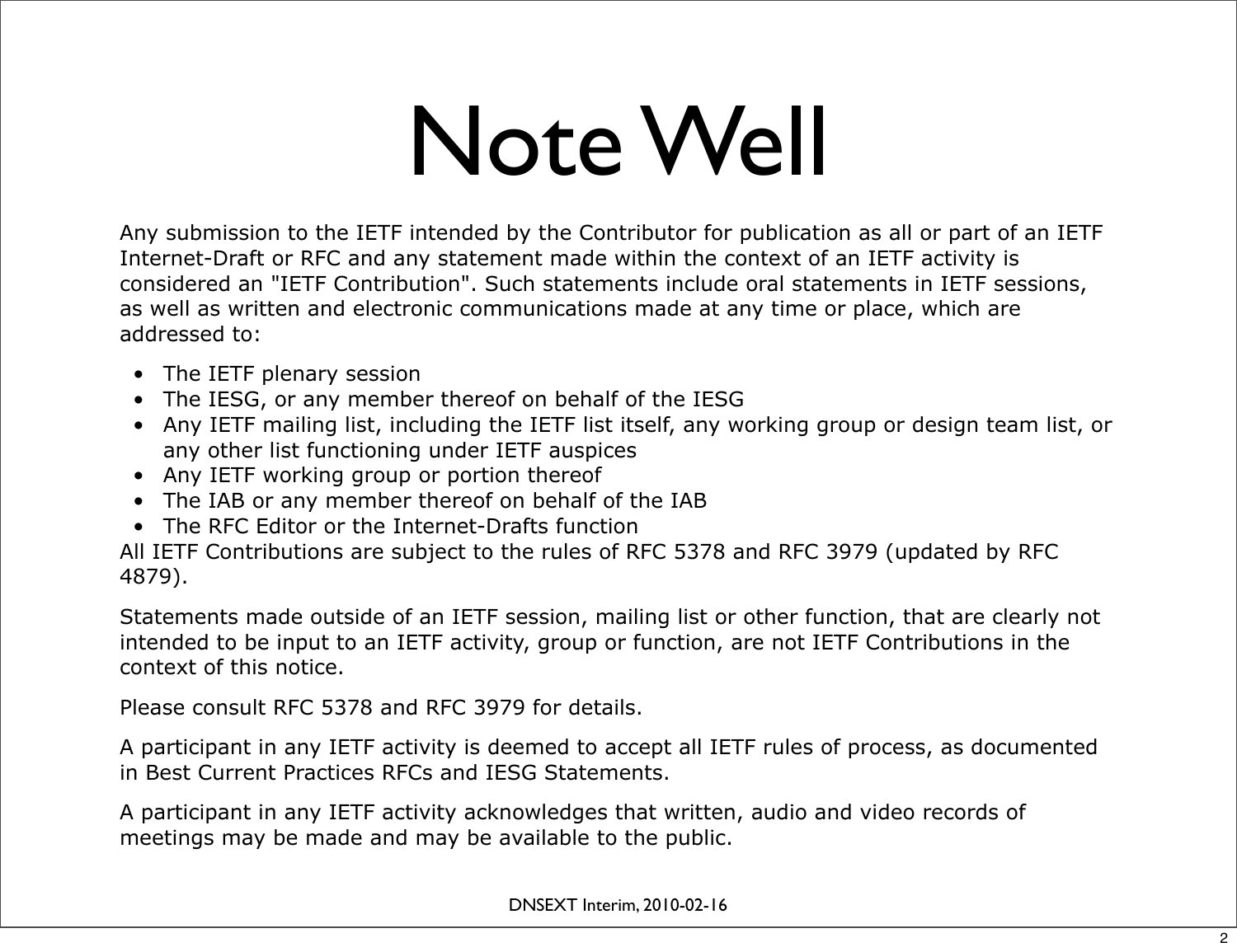# Let us know you're here

If you're not in the WebEx meeting, please send email to [<dnsext-chairs@tools.ietf.org>](mailto:dnsext-chairs@tools.ietf.org). We have the same "blue sheet" rules as for in-person meetings.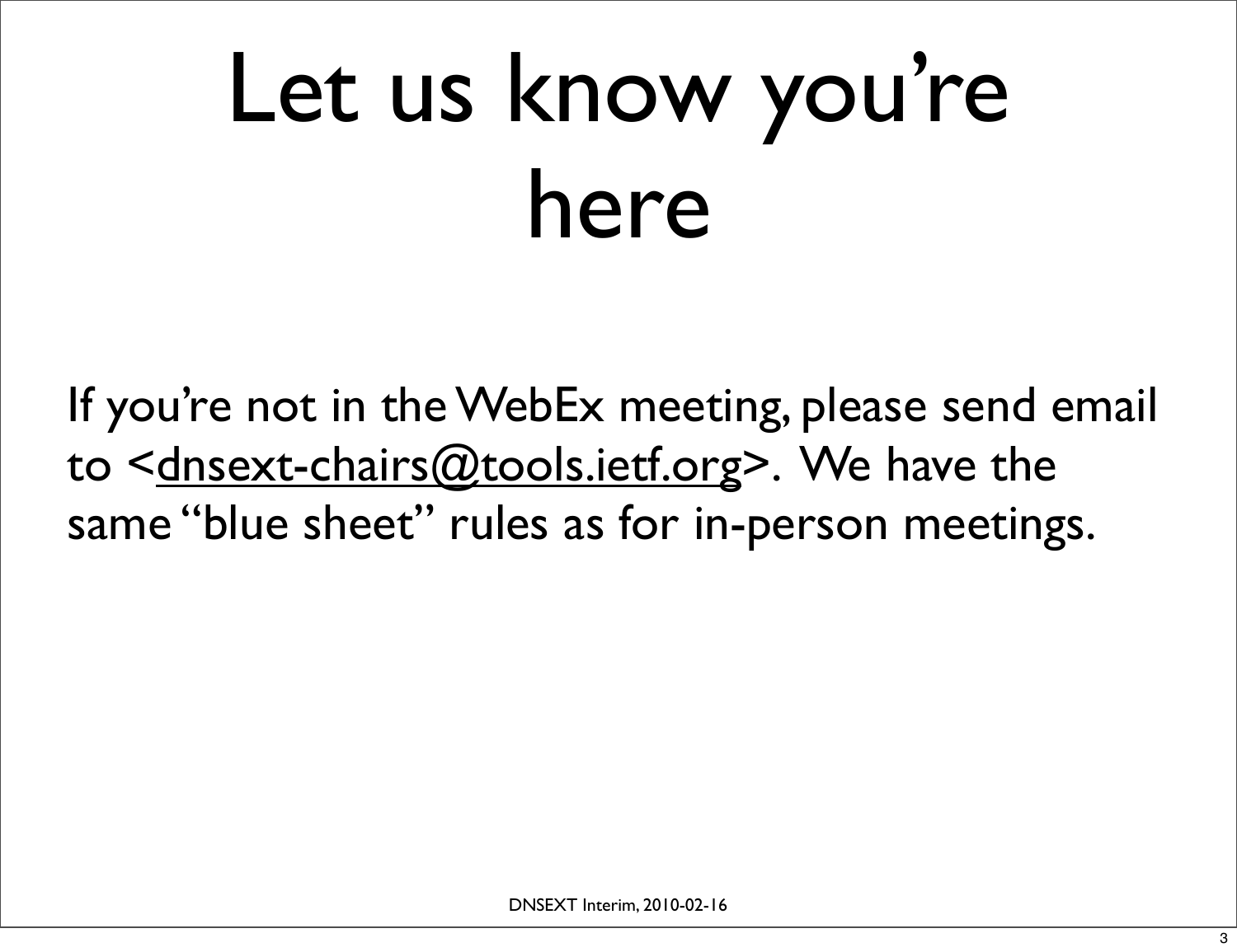### Goals

- Determine whether there is a problem to be solved
- Determine whether there is a problem *this WG* can solve & what's in scope
- Determine whether we have proposals worth working on
- Determine whether we have workers to do the work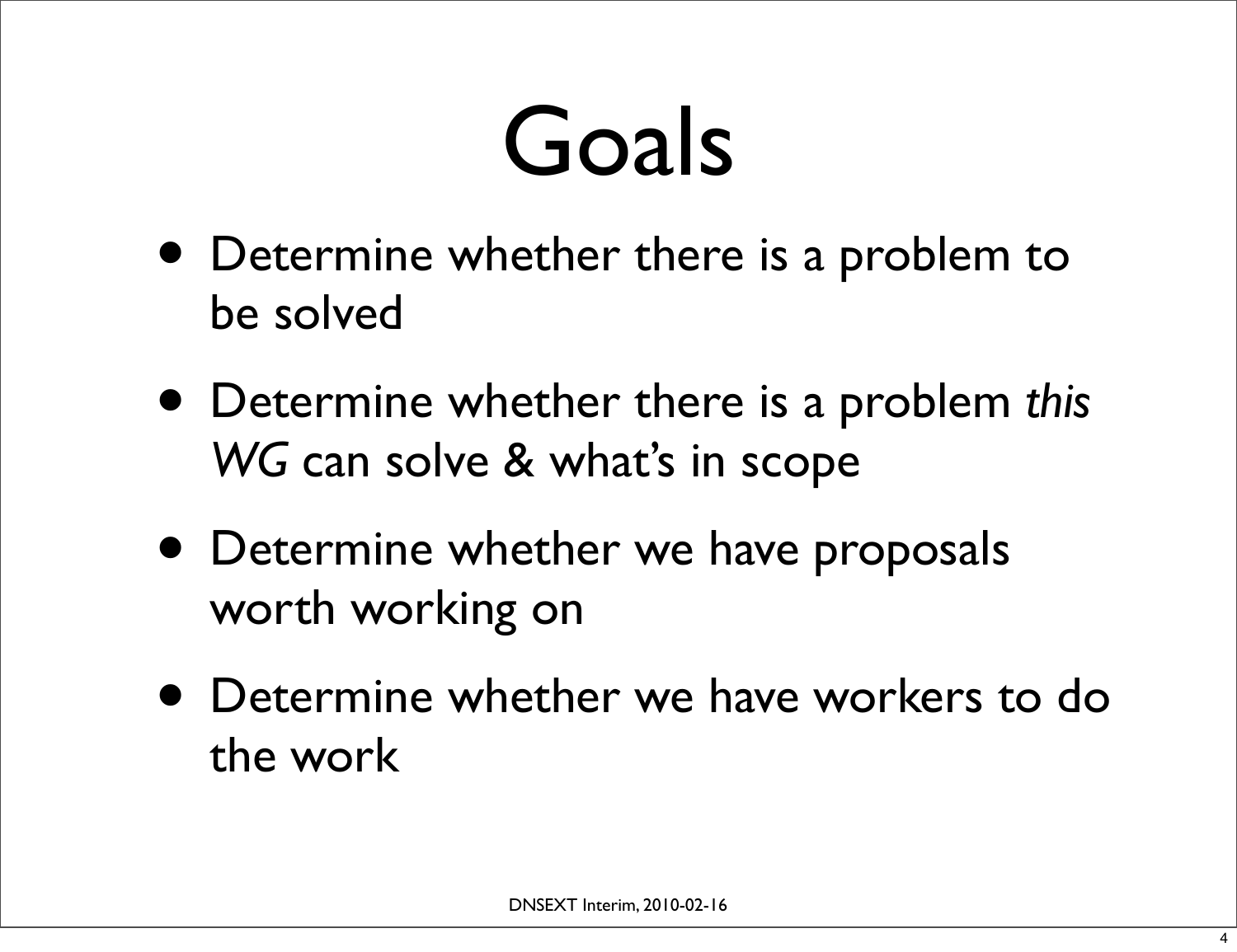# Rough agenda

- 1st 25 minutes devoted to "problem to be solved" questions
	- If the answer is "no", we end early
- 2d 20 minutes devoted to winnowing direction for work
- Last 10 minutes devoted to figuring out whether we will do the work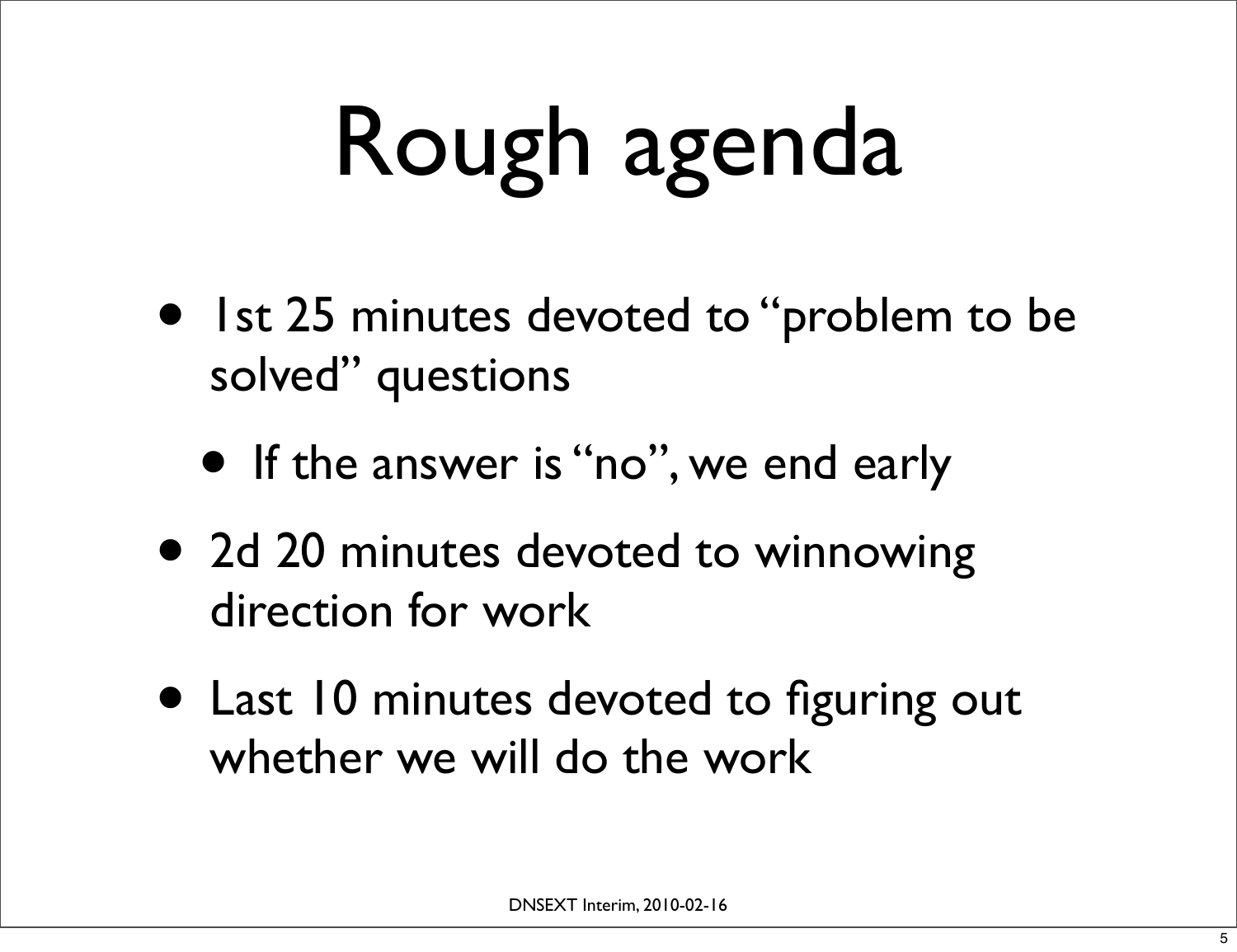# Is this a real problem?

DNSEXT Interim, 2010-02-16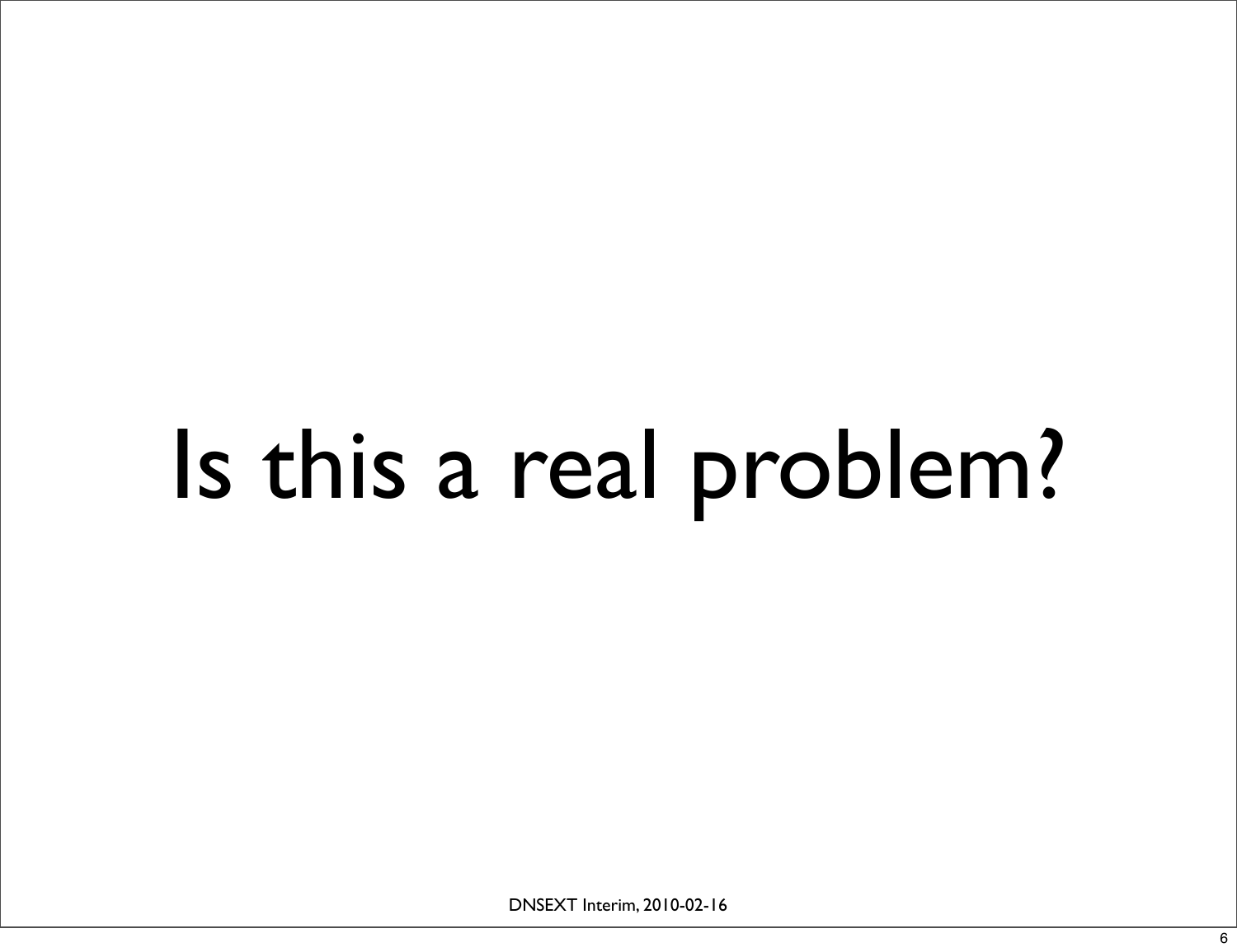## Can we solve this?

- Is real equivalence possible without DNSng?
- What sacrifices do we think acceptable?
- What did existing answers not do right?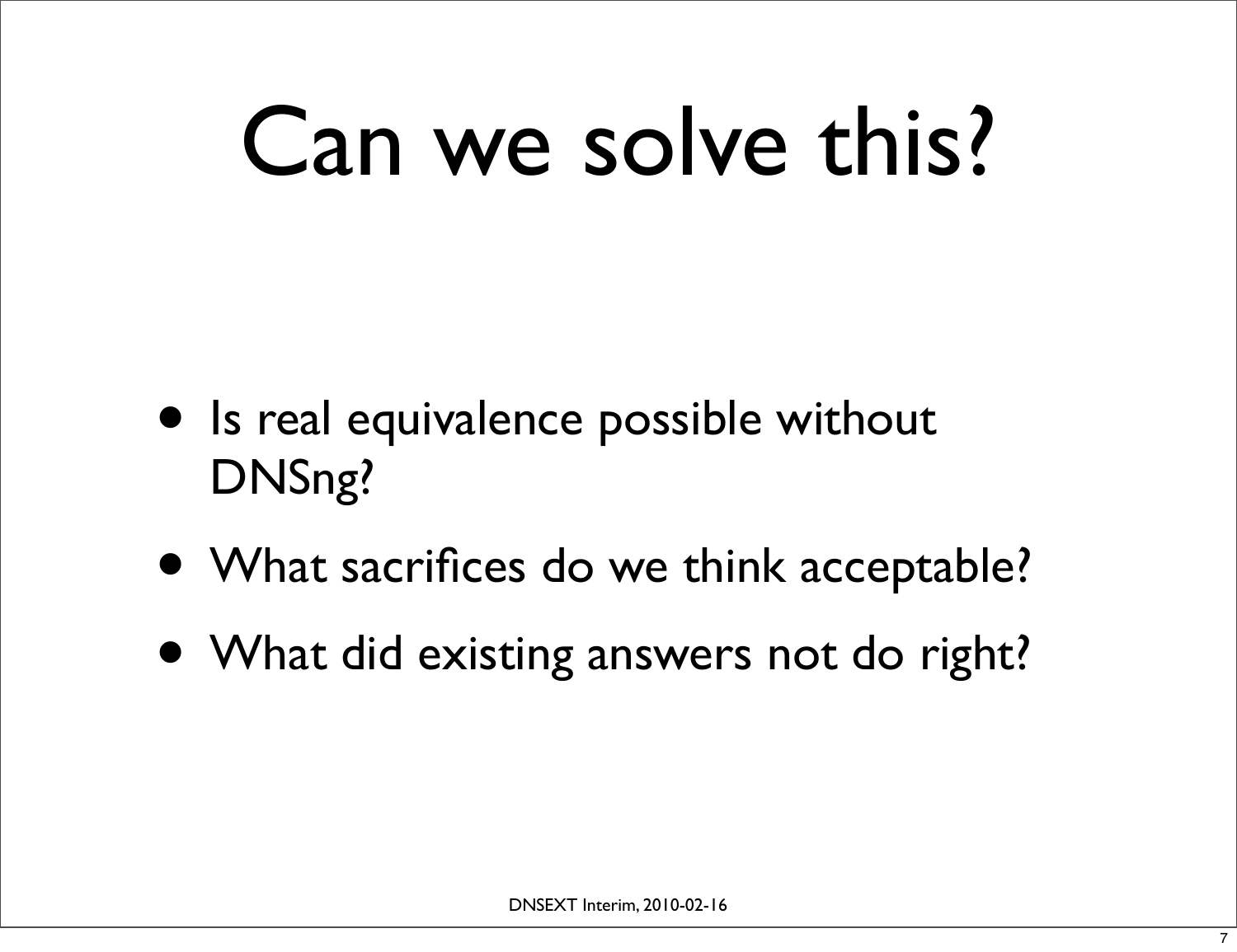# What, of any of the proposals, should *not* be pursued?

DNSEXT Interim, 2010-02-16